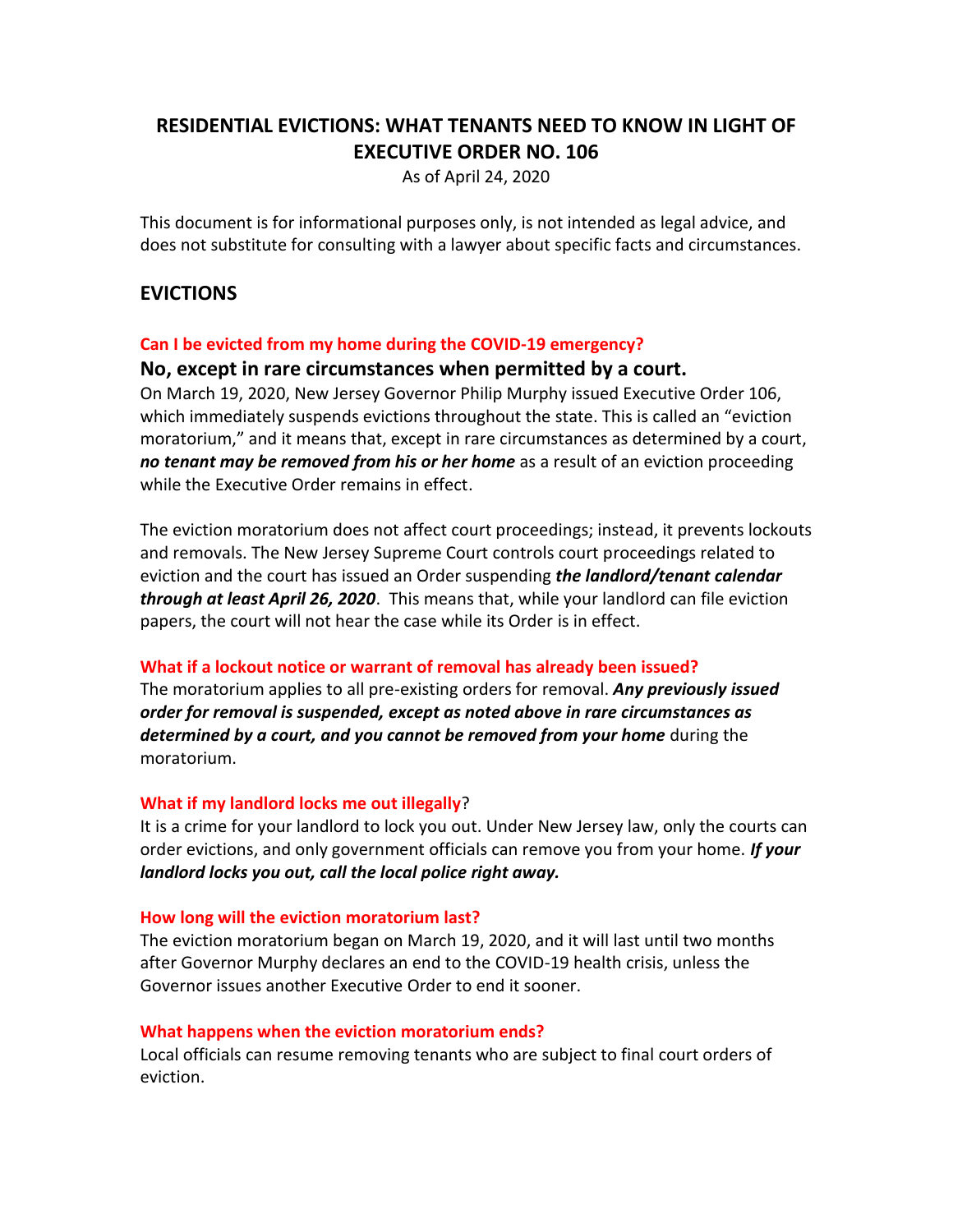#### **Do I still need to pay my rent right now?**

#### **Yes**.

Rent is still due. If you do not pay, your landlord can still demand the rent and file an action against you in court. The court will schedule the case once the suspension of court hearings is lifted. If you need guidance on how to address your rent situation with your landlord during this time, you can call the *New Jersey Housing and Mortgage Finance Agency* for free counseling over the phone. Visit **https://njhousing.gov/foreclosure** for a list of counselors by county.

# **If I can't afford to pay my rent and fall behind, will I still owe the money? Yes**.

Any payments you miss now will become back-rent that you owe. One way or another, you will probably have to pay later whatever you cannot pay now, or you will ultimately face possible eviction. If you fall behind on your rent payments, you can try speaking with your landlord to work out a payment plan to avoid having an eviction action filed against you. Additional help may become available for tenants who miss rent payments because of COVID-19-related financial hardship. Check the state's COVID-19 website **[www.covid19.nj.gov](http://www.covid19.nj.gov/)** and visit DCA at **[www.nj.gov/dca/dcaid](https://www.nj.gov/dca/dcaid)** to see if you are eligible for any of the state's housing assistance programs - these include temporary assistance to households who are being evicted due to a short-term loss of income and temporary financial assistance to help pay for housing and case management and services to maintain housing. There are also programs available to help veterans, low-income families, the elderly, single-parents, and more. You can also receive guidance on how to address your rent situation with your landlord during this time through the *New Jersey Housing and Mortgage Finance Agency* that is providing free counseling over the phone. Visit **https://njhousing.gov/foreclosure** for a list of counselors by county or dial toll free.

# **What if I live in a hotel/motel? Can I be evicted while the Executive Order is in place? Maybe.**

Under Executive Order 106, "residential property" means any property rented or owned for residential purposes, including, but not limited to, any house, building, mobile home or land in a mobile home park, or tenement leased for residential purposes, but shall not include any hotel, motel, or other guest house, or part thereof, rented to a transient guest or seasonal tenant, or a residential health care facility. While the Anti-Eviction Law typically does not apply to hotel and motel guests, if hotel and motel guests have no other home and live at the hotel and motel on a continual basis, they might be covered by the Anti-Eviction Law. Since Executive Order 106 and A-3859 were meant to prevent evictions, unless the court deems it necessary in the interest of justice, those who would be homeless if removed from the hotel or motel would be protected. If you have any questions about your rights as a resident of a hotel or motel, contact a legal services organization such as *Legal Services of New Jersey* **http:/[/www.lsnj.org](http://www.lsnj.org/)** (1-888- 576-5529), *Volunteer Lawyers for Justice New Jersey*, **<http://www.vljnj.org/get-help>**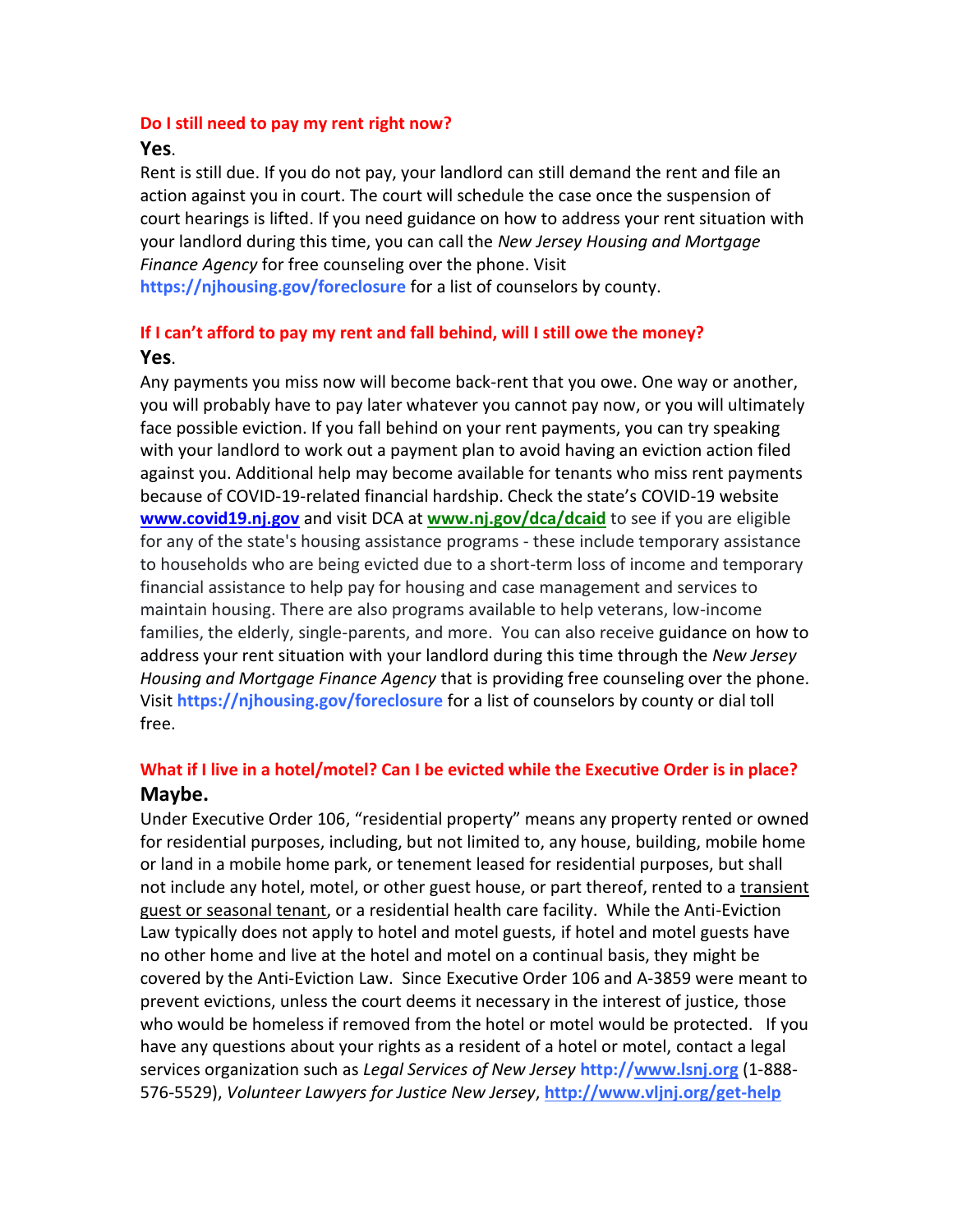(973-645-1955) or *Community Health Law Project* <http://www.chlp.org/> (973-275-1175) to discuss your individual circumstances – this advice is being provided for free.

Under Administrative Order No. 2020-9, municipalities and counties do not have the ability to prevent hotels and motels from accepting individuals that do not have permanent housing to which they may safely return.

# **COURT HEARINGS**

# **What about court? Will I have to go to court if my landlord has filed eviction proceedings against me?**

## **No, not right now.**

On March 27, the New Jersey Supreme Court ordered that landlord-tenant court be suspended until April 26. This means there will be no eviction hearings anywhere in the state until April 26 at the earliest, and the Supreme Court may announce further postponements. Check the New Jersey Courts website for updates.

# **Does federal law prevent my landlord from filing an eviction case against me? In some situations**.

Under the recently adopted federal CARES Act, *if your landlord has a federally backed mortgage*, the landlord may not file an eviction action against you for nonpayment of rent, or charge you fees (such as late fees or attorney's fees) related to your nonpayment of rent, for 120 days from March 27, 2020 (or through July 25, 2020). **After July 25**, a landlord with a federally backed mortgage *must give tenants a 30-day notice before filing an eviction action.*

The 120-day federal eviction ban (also referred to as the federal moratorium) extends to tenants participating in federally-subsidized housing programs.

Additionally, if the owner of a building with five or more units receives a forbearance in making mortgage payments on a federally backed mortgage, the owner cannot file for eviction during the period of mortgage forbearance, which *may extend beyond July 25,* and the owner must give 30 days' notice to evict after the forbearance period ends.

**You must still pay rent,** and you will owe later what you don't pay now. Like the state moratorium, the federal law protects you from being removed from your home during the emergency, but you still owe the rent.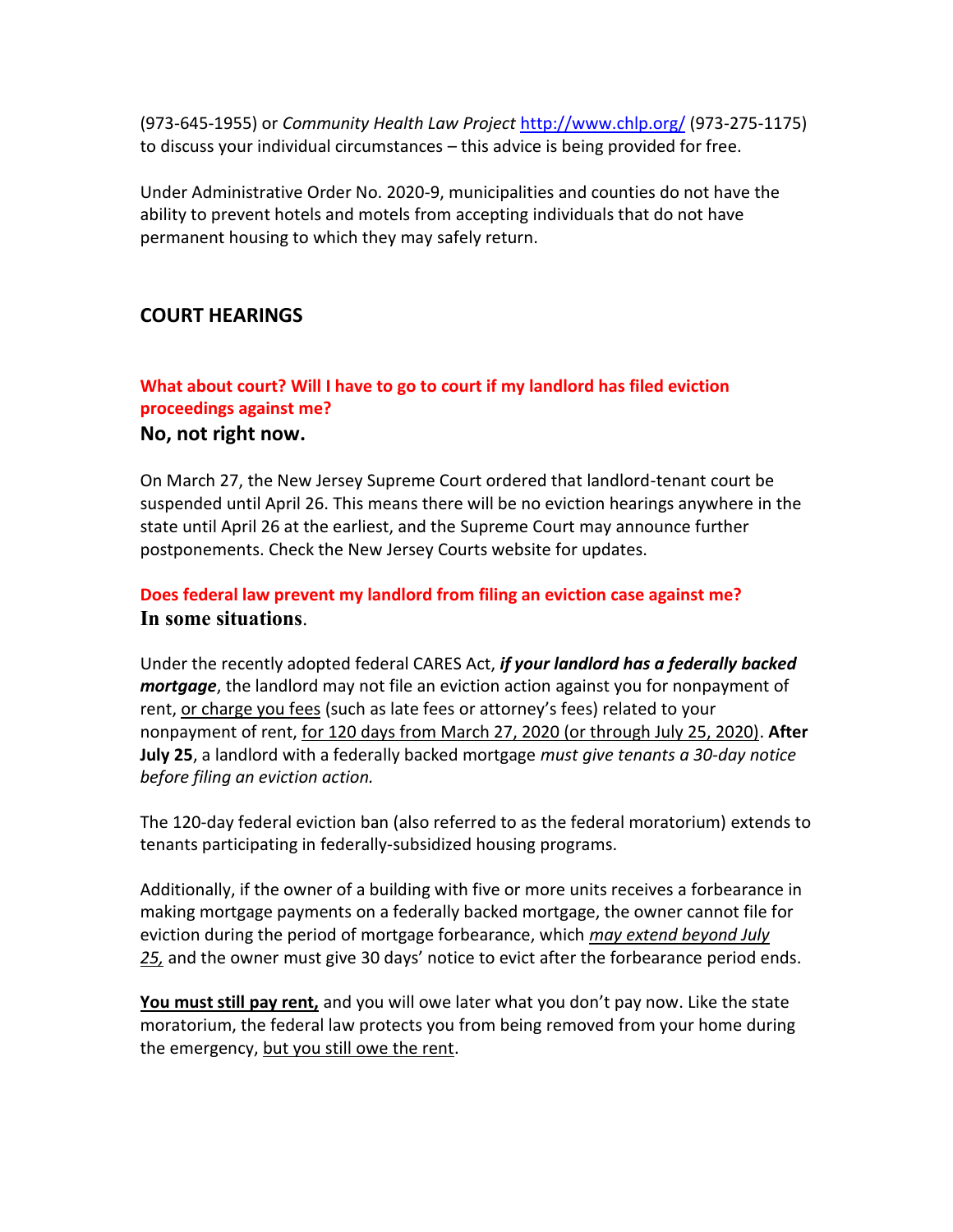# **Can my landlord still file a complaint against me in court for not paying my rent? Yes**.

Pursuant to Executive Order 106, eviction and foreclosure proceedings may be initiated or continued during the time this Order is in effect. However, enforcement of all judgments for possession, warrants of removal, and writs of possession are stayed while this Order is in effect, unless a court determines that enforcement is necessary in the interest of justice.

#### **What should I do if I receive court papers**?

You can contact a legal services organization right away: *Legal Services of New Jersey* **http:/[/www.lsnj.org](http://www.lsnj.org/)** (1-888-576-5529), *Volunteer Lawyers for Justice New Jersey*, **<http://www.vljnj.org/get-help>** (973-645-1955) or *Community Health Law Project* <http://www.chlp.org/> (973-275-1175) are all providing free legal assistance to tenants.

# **What if my landlord has already started an eviction proceeding against me in landlord/tenant court and I have an upcoming court date?**

If your court date is scheduled during the suspension, the court will provide you with notice with your new court date. While landlord-tenant court is suspended, you should not go to court, no cases will move forward, and you will not be penalized for not going to court.

## **Can I still get emergency repairs in my apartment? YES.**

You always have a right to safe and decent housing. If you have concerns about issues such as inadequate heat, infestations, leaks, crumbling walls and ceilings, or other hazardous conditions, you should ask your landlord in writing to make repairs (keep a copy). If repairs are not made quickly, you can call 2-1-1, contact the state Bureau of Housing Inspection, or call your municipality to report the problem. Or, if you are unsuccessful with your landlord and you can manage the repairs on your own, you can make the repairs or pay someone to make them. You might be able to withhold the money you spent on repairs from your rent and keep that money aside in case of legal proceedings regarding the rent withholding (save all receipts for the repairs!). You can contact a legal services organization for information on this topic: *Legal Services of New Jersey* **http:/[/www.lsnj.org](http://www.lsnj.org/)** (1-888-576-5529), *Volunteer Lawyers for Justice New Jersey*, **<http://www.vljnj.org/get-help>** (973-645-1955) or *Community Health Law Project* <http://www.chlp.org/> (973-275-1175) are all providing free legal assistance to tenants.

Due to closures, enforcement agencies may be working with limited staff and it may take longer to get repairs or inspections.

# **What if I already have a court date scheduled for a hearing about emergency repairs**?

All landlord/tenant court proceedings, including those for emergency repairs, have been suspended for the time being. You can find updates on the dates of the suspensions at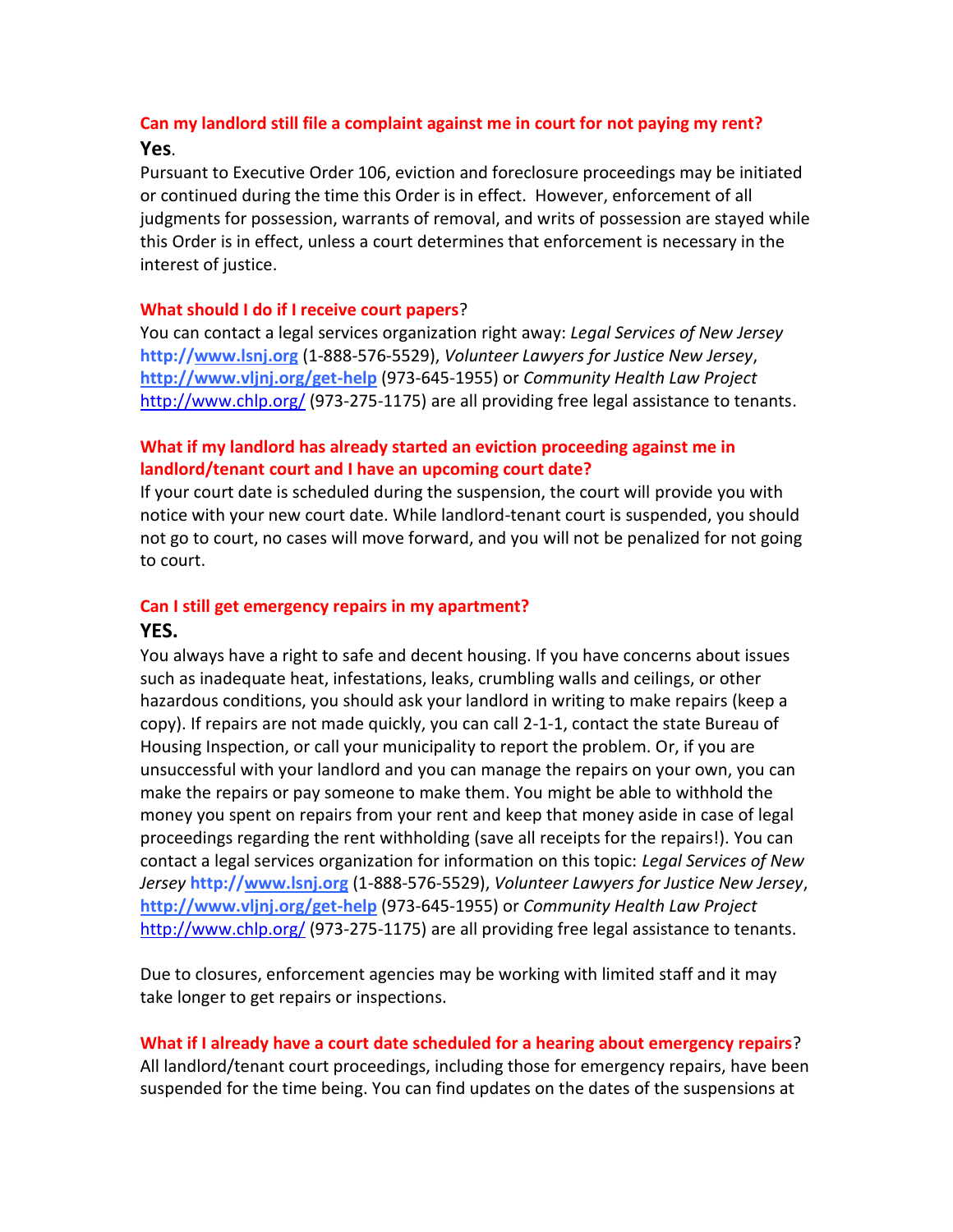the New Jersey Courts website. You should not go to housing court during the suspension. Instead, you should wait for notice of a rescheduled court date.

# **SUBSIDIZED TENANTS**

**Can my landlord file an eviction action against me if I live in public housing or have a Section 8 Voucher?**

**No.**

The federal CARES Act prevents landlords from filing eviction actions for nonpayment of rent for 120 days from March 27, 2020 (or through July 25, 2020) against tenants who:

- live in federally-subsidized housing,
- have a Section 8 Housing Choice voucher,
- live in Section 8 project-based housing, or
- live in other types of federally funded housing, including, among others, certain housing programs for seniors, people with disabilities, people with HIV/AIDS, and people at risk of homelessness.

During this period, the landlord also *cannot charge fees (such as late fees or attorney's fees)* associated with nonpayment of rent, and the landlord *must give tenants a 30 daynotice after July 25 before filing eviction actions.*

# **Is the Department of Community Affairs (DCA) still open for business?**

## **Yes.**

The Department of Community Affairs (DCA) housing assistance programs continue to operate and do all their basic work, including paying rents to landlords and setting the amount of rent subsidized tenants must pay. DCA encourages subsidized tenants to use the online portal at **assistancecheck.com** to submit documents, or to send documents through the mail (keep copies!). Subsidized tenants who have questions can contact the field offices or use the main customer service line: 609-292-4080 or

# [customer.service@dca.nj.gov.](mailto:customer.service@dca.nj.gov)

DCA has taken a number of actions to meet the ongoing needs of its clients and to curb evictions and homelessness during the state of emergency. For example:

- DCA has *suspended termination of subsidies* in the Section 8 Housing Choice Voucher and State Rental Assistance Programs, unless the tenant has engaged in violence or threats against others.
- DCA is also accepting through its online portal interim income re-certifications for tenants who have lost income because of the pandemic.

To find out if you are eligible to apply for any of DCA's housing assistance programs, visit DCA's online anonymous screening tool: **[www.nj.gov/dca/dcaid](https://www.nj.gov/dca/dcaid)**.

# **EMERGENCY ASSISTANCE**

**What can I do if I need emergency housing assistance?**

Call 2-1-1 for resources.